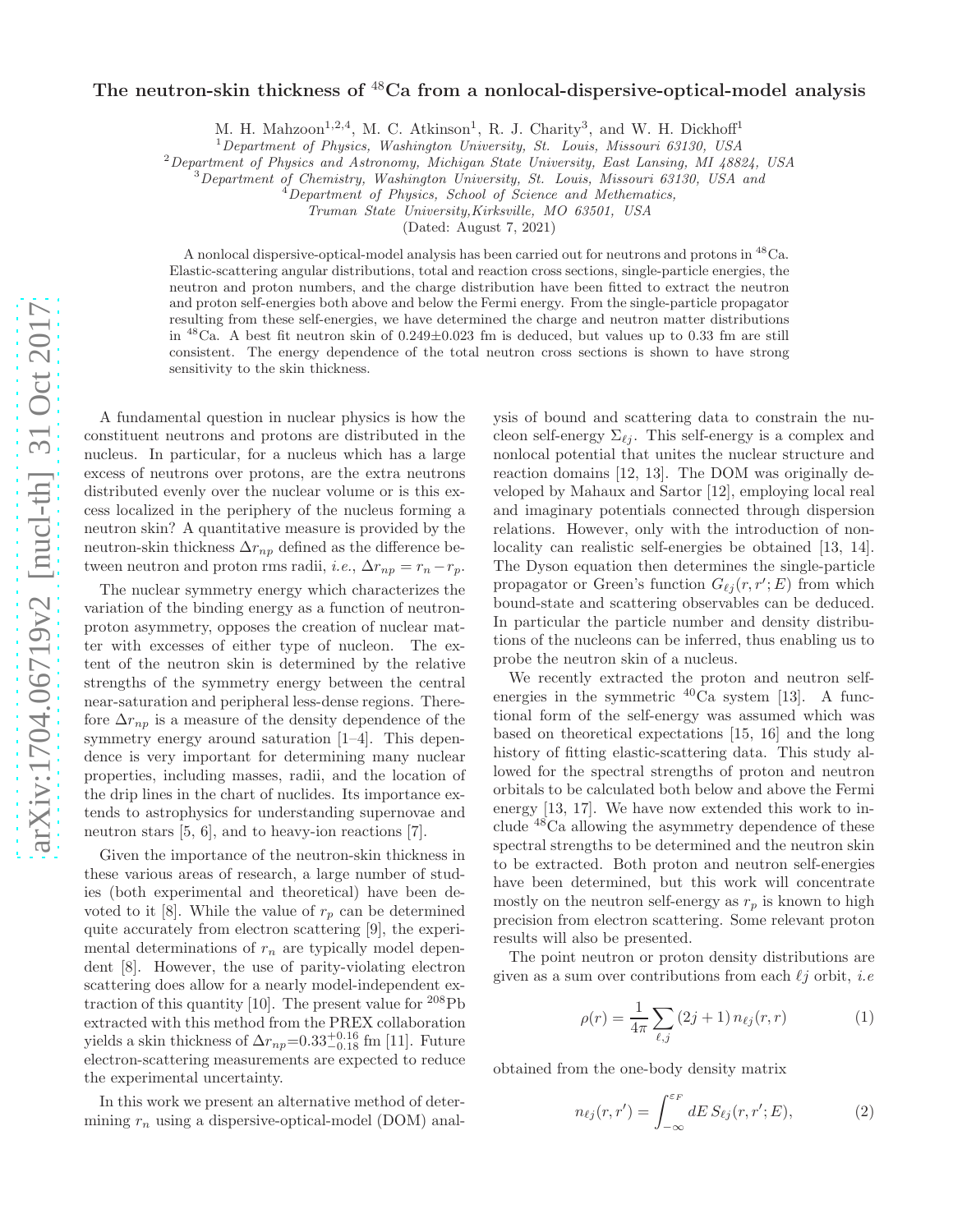with the spectral density given by

$$
S_{\ell j}(r, r'; E) = \frac{1}{\pi} \text{Im} \left[ G_{\ell j}(r, r'; E) \right]. \tag{3}
$$

Before considering the neutron skin for <sup>48</sup>Ca, it is important to benchmark this method by considering the predictions for the  $N = Z$  system <sup>40</sup>Ca. In our previous work [13], the neutron and proton self-energies were assumed identical apart from the Coulomb contribution and they were fit simultaneously to a large amount of data including the charge distribution. It is therefore not surprising that the point neutron density distribution was very similar to the proton one. The extracted skin thickness is  $\Delta r_{np}$ =-0.06 fm where we have used the experimental value for the proton rms radius [9] as a reference. Indeed, a very small, but negative, value is expected as protons have an extra repulsion from the Coulomb force which forces them slightly further apart. Theoretical predictions for this system range from  $\Delta r_{np}$ =-0.02 to -0.10 fm [18–20], consistent with our result.

Given that the fitted neutron and proton self-energies are identical apart from the Coulomb potential, our extracted result may be considered highly constrained. We have therefore refit just the neutron data alone to see if this value changes. At the same time, it is also important to obtain an error estimate arising from the uncertainties of the experimental data. The statistical uncertainties associated with the fitted scattering data sets are typically quite small, but the largest uncertainties are systematic associated with the normalization of the cross sections. In addition, the large number of elastic differential cross sections in our data sets overwhelmed the total calculated  $\chi^2$ , giving little sensitivity in the fits to total and reaction cross sections and bound-state data. We therefore implemented a weighted  $\chi^2$  fit giving more weight to these other data sets so they properly influence the final outcome. It is thus clear that we cannot use the standard  $\chi^2$  analysis which assumes all errors are statistical to estimate the  $\Delta r_{np}$  error estimates. Instead we followed Varner et al. [21], who in their global optical-model fits used a bootstrap method. New modified data sets were created from the original data by randomly renormalizing each angular distribution or excitation function within  $\pm 10\%$  to incorporate fluctuations from the systematic errors. Forty such modified neutron data sets were generated and refit. The mean of the new fitted skin thickness is  $\Delta r_{np}$ =-0.065±0.008 fm. This is almost identical to the original value obtained from fitting the combined neutron and proton data.

We now return to <sup>48</sup>Ca. The neutron and proton elastic-scattering angular distributions, total and reaction cross sections, and the single-particle level data used in this case are the same as from our previous local DOM fits [22]. In addition the experimental charge distribution [23] is included in the fit and calculations are constrained to give correct total numbers of neutrons and

protons. The parametrization of the self-energy used in these fits is similar to that used previously for  ${}^{40}Ca$  [13] except neutron-proton asymmetry terms  $[(N - Z)/A]$ have been added to the various real and imaginary components. Some parameters are left fixed at the values used for  ${}^{40}$ Ca. Details of the parametrization can be found in Ref. [24].

Briefly, the real part of the self-energy is comprised of local Coulomb and spin-orbit contributions plus a nonlocal Hartree-Fock potential. The imaginary potential has two nonlocal components, one surface localized to capture the contributions from long-range correlations and the other spread out over the volume of the nucleus to account for short-range correlations. Except for the Coulomb potential, which is derived from the experimental charge distribution, the radial dependence of these contributions are parametrized with Woods-Saxon or derivatives of Woods-Saxon form factors. The magnitudes and radius parameters of these Woods-Saxon terms for the asymmetry contributions to the Hartree-Fock, volume, and surface imaginary contributions are varied independently in the  $^{48}\mathrm{Ca}$  fits. The asymmetric Hartree-Fock component is allowed to have a different nonlocality parameter and for the main  $N = Z$  component, the radius parameter is also allowed to vary. Gaussian nonlocality [25] is assumed for nonlocal terms. The energy dependence of the asymmetric volume-imaginary potential is kept fixed to the  ${}^{40}$ Ca result, but for the asymmetric surface-imaginary contribution, many aspects are allowed to vary for both protons and neutrons, including its magnitude, energy dependence, and nonlocality parameters. Dispersion relations are enforced between the dynamic real and imaginary components.

For neutrons, the fitted elastic-scattering angular distributions and total cross sections are displayed as the solid curves in Figs.  $1(a)$  and  $1(b)$ , respectively. The fit parameters can be found in Ref. [24]. The fits to the neutron elastic-scattering angular distributions in Fig. 1(a) are now better than those we obtained from our previous local DOM fits in Ref. [22]. Both the protons and neutrons show enhanced surface absorptive potentials relative to those found for <sup>40</sup>Ca, with a particularly strong enhancement for protons below the Fermi energy. More details of the fits to data can be found in Ref. [24].

The experimental charge distribution was well reproduced as can be seen in Fig. 2. The neutron matter distribution clearly extends out to larger radii forming a neutron skin. The weak charge distribution, calculated from the fitted neutron and point proton distributions [11], is shown as  $\rho_w$ . The neutron-skin thickness of <sup>48</sup>Ca deduced from these distributions is  $\Delta r_{np}$ =0.249±0.023 fm where we again used the bootstrap method to estimate the experimental uncertainty. This value overlaps with the range of values (0.12-0.26 fm) predicted with 48 reasonable nuclear energy-density functionals in Ref. [29] but is large compared to the range of 0.12-0.15 fm ob-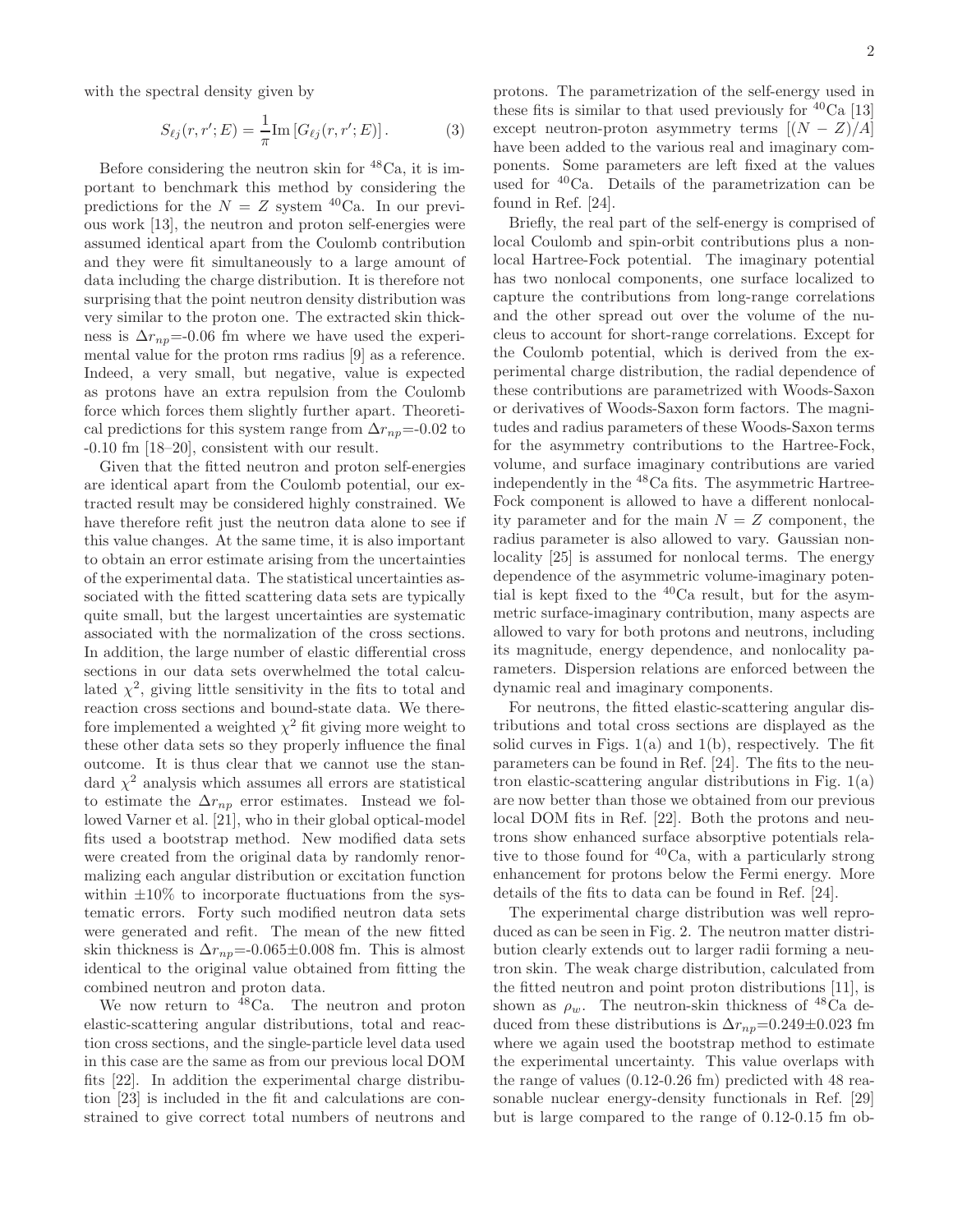

FIG. 1. (Color online) (a) Comparison of experimental  $n+^{48}$ Ca elastic-scattering angular distributions [22, 26] to the best DOM fit of all data (solid curves) and to a constrained fit with the skin thickness forced to  $\Delta r_{np}=0.132$  fm (dashed curves) which is consistent with the ab initio result. The higher-energy data and calculations have been offset along the vertical axis for clarity. (b) Comparison of the experimental total neutron cross sections of  $^{48}$ Ca (diamonds [27], circles [28]) to DOM fits with constrained values of  $r_n$ . The curve labeled with a triangle is for the  $r_n$  value of our best fit, while the curve labeled with a square is for a value consistent with the *ab initio* result (see Fig. 1(c)). (c) The  $\chi^2$ from fitting all data (solid curve) and its contribution from fitting the elastic-scattering angular distributions and total neutron cross section (short-dashed and long-dashed curves respectively). Each data point corresponds to an average of fitted values with very similar  $r_n$  values.



FIG. 2. (Color online) Comparison of experimental  $(\rho_{exp})$ and fitted  $(\rho_{ch})$  charge distribution for <sup>48</sup>Ca. The neutron matter distribution is plotted as  $\rho_n$ , while the weak charge distribution is plotted as  $\rho_w$ .

tained with the ab initio coupled-cluster method [30].

To further understand which data in the fits exhibit the most sensitivity to skin thickness, we have made constrained fits where selected values of  $r_n$  are forced in the DOM calculations. This is achieved by varying the radius parameters of the main real potential  $(r_n^{HF}$  and  $r_n^{HFasy}$ in Ref. [24]) and refitting the other asymmetry dependent parameters. Our weighted  $\chi^2$  as a function of the calculated  $r_n$  is plotted as the data points in Fig. 1(c) and the absolute minimum at  $r_n=3.67$  fm corresponds to our skin thickness of 0.249 fm. We found some finescale jitter in the variation of  $\chi^2$  with  $r_n$ , and because we want to concentrate on the larger-scale variation, the data points shown in Fig. 1(c) are local averages with the error bars giving the range of the jitter.

The location of the ab initio results is also indicated at  $r_n \sim 3.56$  fm where the  $\chi^2$  is larger. We have subdivided this  $\chi^2$  into its contributions from its two most important components (dashed curves); from the elastic-scattering angular distributions and from the total neutron cross sections. The former has a smaller sensitivity to  $r_n$  and its  $\chi^2$  is slightly lower for the smaller values of  $r_n$  which are more consistent with the ab initio result as illustrated in Fig. 1(a) where a fit with a forced value of  $\Delta r_{np}=0.132$ , is compared to our best fit and to the data. While this new calculation improves the reproduction of these data, the deviations of both curves from the data are typical of what one sees in global optical-model fits. In addition, these experimental angular distributions only cover a small range of bombarding energies (7.97 to 16.8 MeV) and may not be typical of other energies.

The total cross section exhibits larger sensitivity and the experimental data cover a large range of neutron energies (6 to 200 MeV). Two data sets are available (circles and diamonds) but are inconsistent by  $\sim$ 10% at  $E_{lab} \sim$ 10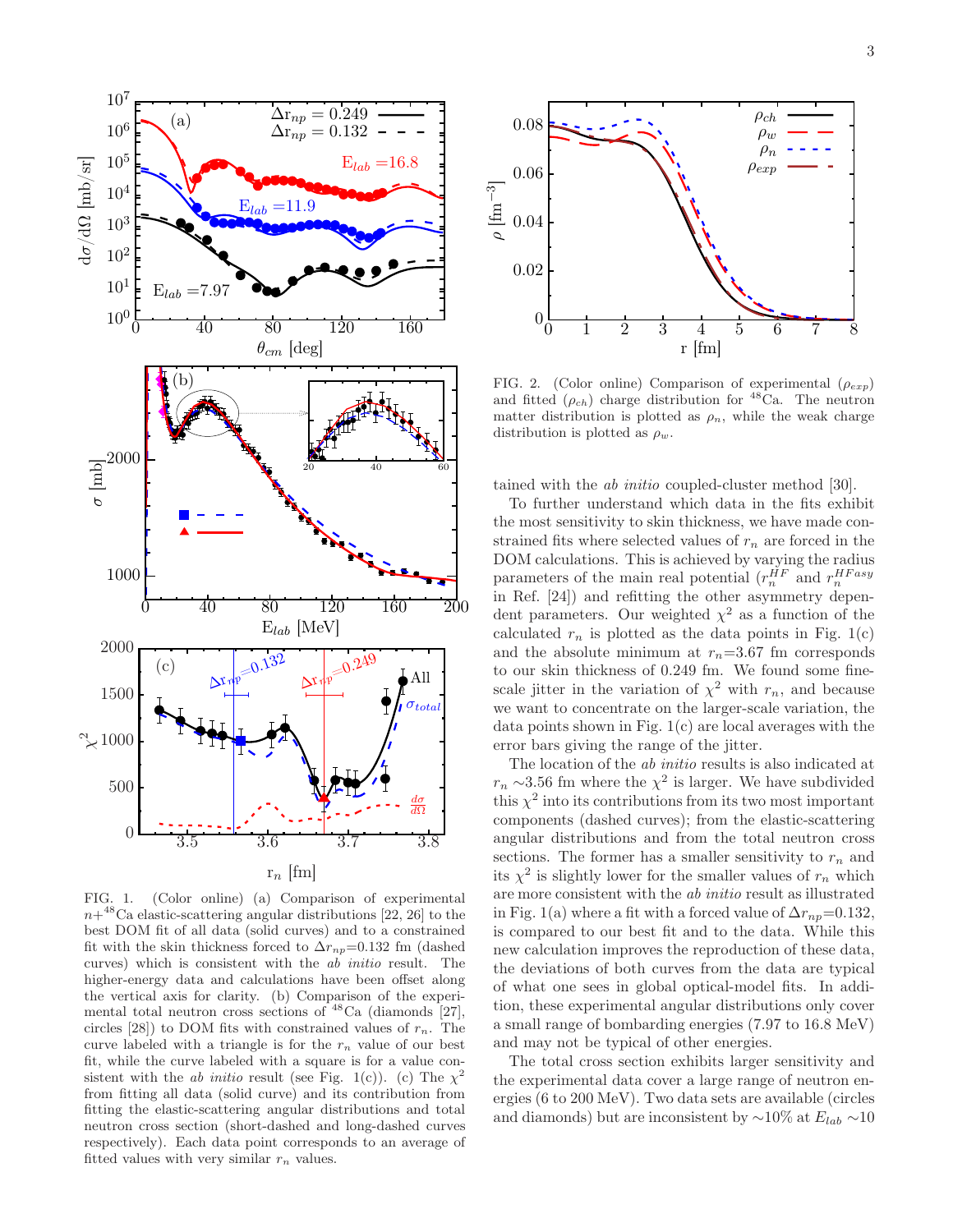

FIG. 3. (Color online) Comparison of the integrated imaginary potential for protons on  ${}^{40}$ Ca (dashed curves) and  ${}^{48}$ Ca (solid curves) obtained from our DOM fits. Results are given for the two indicated  $\ell$  values.

MeV where their ranges overlap. We consider the highenergy data set [28] (circles) more accurate as it was obtained with <sup>48</sup>Ca metal, while the low-energy set [27] (diamonds) employed  $48CaCO<sub>3</sub>$  and required a subtraction of ∼70% of the signal due to neutron absorption from the  $CO<sub>3</sub>$  component. Therefore we have chosen to display the  $\chi^2$  contribution only from the high-energy set. This  $\chi^2$  exhibits a broad minimum from  $r_n = 3.66$  to 3.75 fm allowing values of  $\Delta r_{np}$  up to 0.33 fm.

Figure 1(b) illustrates the sensitivity to  $r_n$  where the solid and dashed curves correspond to the fits indicated by triangular and square data points in Fig.1(c), respectively. The former is the best fit while the latter has a skin-thickness consistent the ab initio result. The latter calculation under predicts the maximum at 40 MeV while over predicting the 80-180 MeV region. These differences arise almost exclusively from the elastic-scattering contribution to the total cross section whose energy dependence displays large-scale oscillations due to the interference between transmitted and externally scattered neutrons [31] leading to a phase shift that depends on the size and depth of the real component of the neutron self-energy.

As the proton-neutron interaction is stronger than its neutron-neutron counterpart, the imaginary, or absorptive, part of the proton self-energy should be quite sensitive to the neutron density distribution. In standard local optical-model fitting of scattering data, it has been long known that integrated potentials are well constrained even though there can be some ambiguities in the fit parameters [12]. For our nonlocal self-energy, such volume integrals can be calculated according to

$$
J_W^{\ell}(E) = 4\pi \int_0^{\infty} dr r^2 \int_0^{\infty} dr' r'^2 \operatorname{Im} \left[ \Sigma_{\ell}(r, r'; E) \right] \tag{4}
$$

where the nonlocal self-energy is projected onto good total angular momentum and averaged over spin-orbit partners [15]. Figure 3 compares  $J_W^{\ell}(E)$  determined from



FIG. 4. (Color online) Decomposition of the  $r^4$  weighted point densities for protons and neutrons in (a)  $^{48}$ Ca and (b)  $^{40}$ Ca. These are subdivided into the contribution from the lower-ℓ orbitals  $[s_{1/2}, p_{3/2}, p_{1/2}, d_{5/2}, \text{ and } d_{3/2}]$  designated by " $\ell < 3$ " and the remaining higher- $\ell$  orbitals " $\ell \geq 3$ ".

our  $p+48$ Ca fits to those obtained from  $p+40$ Ca Ref. [13]. Results are shown for two representative values of the orbital angular momentum ( $\ell = 0, 5$ ). The decrease of  $J_W^{\ell}$  with  $\ell$  is a consequence of nonlocality of the imaginary potential which is essential to obtain correct particle number [13] and sum rules [17]. For energies below  $E \sim 50$  MeV the absorption from the elastic channel is dominated by surface interactions, and here we see a big increase for <sup>48</sup>Ca as would be expected from a neutron skin. On the other hand, at larger energies we are most sensitive to the interior of the nucleus where the results for  $40$ Ca and  $48$ Ca are practically identical. This suggests that the interiors of  $40^{\circ}$ Ca and  $48^{\circ}$ Ca are similar and thus the extra neutrons for <sup>48</sup>Ca will develop a skin.

To further visualize where the extra neutrons in <sup>48</sup>Ca are located, we show in Fig. 4 the calculated proton and neutron point distributions weighted by  $r^4$  for both <sup>40</sup>Ca and <sup>48</sup>Ca. The rms radii are determined from the integrals of these quantities. These distributions have been subdivided into the contribution from lower-ℓ orbitals  $(s_{1/2}, p_{3/2}, p_{1/2}, d_{5/2}, \text{ and } d_{3/2})$  and that from the remaining higher- $\ell$  orbitals which is dominated by the  $f_{7/2}$ component. For  ${}^{40}Ca$ , the proton and neutron distributions are very similar as expected given there is essentially no neutron skin. For  $48Ca$ , the contribution from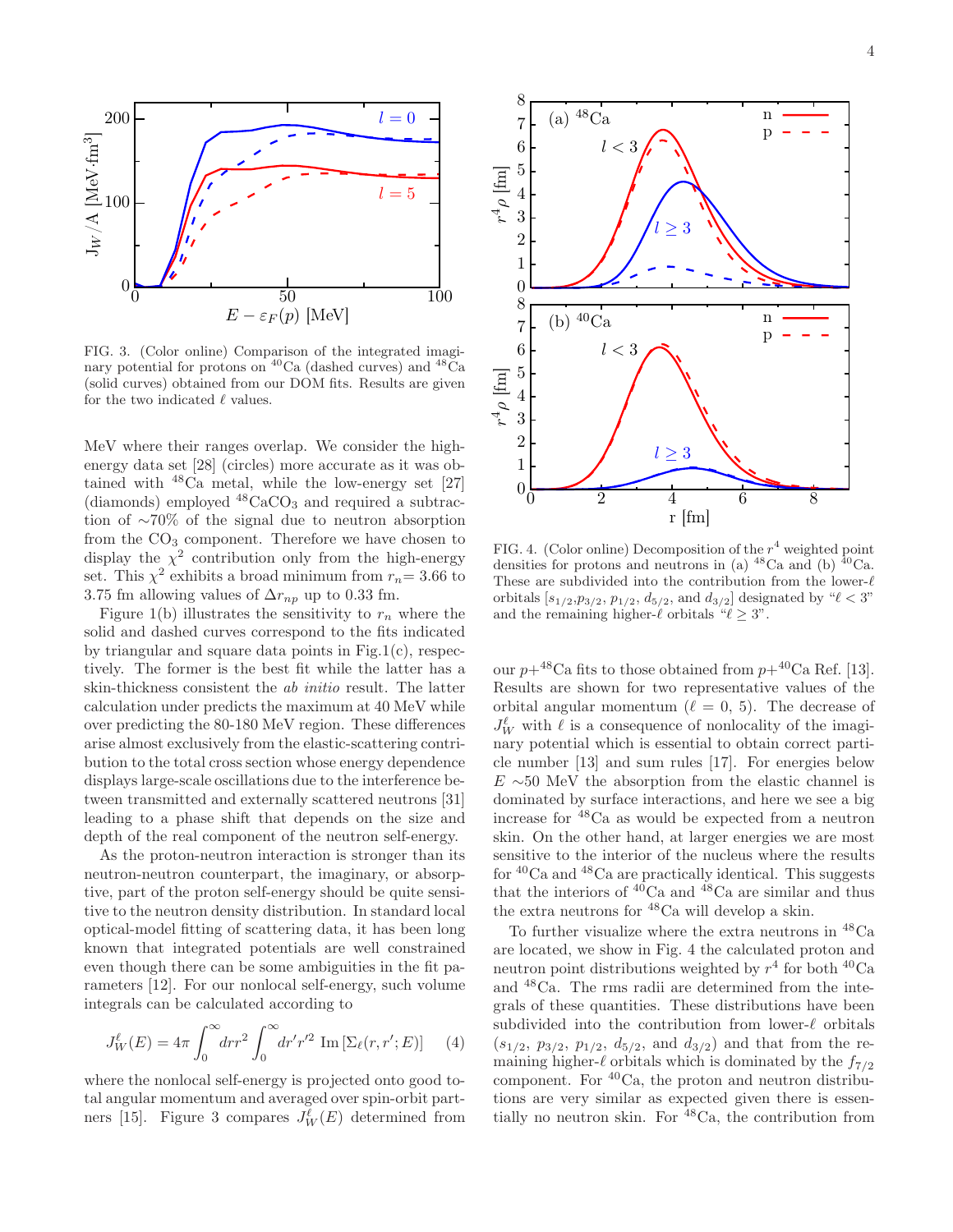the lower-ℓ orbitals, common to both neutrons and protons, is very similar to the  ${}^{40}$ Ca results. Not surprisingly, the magnitude of the neutron skin comes predominately from the  $f_{7/2}$  orbital, reflecting its centrifugal barrier.

In conclusion we have performed a nonlocal-dispersiveoptical-model analysis of neutron and proton data associated with <sup>48</sup>Ca. We have fitted elastic-scattering angular distributions, absorption and total cross sections, single-particle energies, and the proton charge distribution while constraining the nucleon numbers. These data are best fit with a neutron-skin thickness of  $0.249\pm$ 0.023 fm, but larger values also give acceptable reproductions of these data. A recent analysis of  $(p, n)$  chargeexchange scattering data also points to the possibility of a larger neutron skin [32]. These skin thicknesses are large compared to recent ab initio calculations of 0.12- 0.15 fm from [30]. This disagreement further strengthens the argument for a parity-violating-electron-scattering measurement of this nucleus. We have shown that total neutron cross sections, measured over a large range of neutron energies, exhibit a strong sensitivity to the magnitude of the neutron skin and would permit one to map out the magnitude of this skin for many other stable isotopes in the future.

This work was supported by the U.S. Department of Energy, Division of Nuclear Physics under grant No. DE-FG02-87ER-40316 and by the U.S. National Science Foundation under grants PHY-1304242, PHY-1613362, and PHY-1520971.

- [1] S. Typel and B. A. Brown, Phys. Rev. C 64, 027302 (2001).
- [2] R. Furnstahl, Nuclear Physics A 706, 85 (2002).
- [3] A. Steiner, M. Prakash, J. Lattimer, and P. Ellis, Physics Reports 411, 325 (2005).
- [4] X. Roca-Maza, M. Centelles, X. Viñas, and M. Warda, Phys. Rev. Lett. 106, 252501 (2011).
- [5] C. J. Horowitz and J. Piekarewicz, Phys. Rev. Lett. 86, 5647 (2001).
- [6] A. W. Steiner, J. M. Lattimer, and E. F. Brown, The Astrophysical Journal 722, 33 (2010).
- [7] B.-A. Li, L.-W. Chen, and C. M. Ko, Physics Reports 464, 113 (2008).
- [8] M. B. Tsang, J. R. Stone, F. Camera, P. Danielewicz, S. Gandolfi, K. Hebeler, C. J. Horowitz, J. Lee, W. G. Lynch, Z. Kohley, R. Lemmon, P. Möller, T. Murakami, S. Riordan, X. Roca-Maza, F. Sammarruca, A. W. Steiner, I. Vidaña, and S. J. Yennello, Phys. Rev. C 86, 015803 (2012).
- [9] I. Angeli and K. Marinova, Atomic Data and Nuclear Data Tables 99, 69 (2013).
- [10] C. J. Horowitz, Phys. Rev. C **57**, 3430 (1998).
- [11] S. Abrahamyan, Z. Ahmed, H. Albataineh, K. Aniol, D. S. Armstrong, W. Armstrong, T. Averett, B. Babineau, A. Barbieri, V. Bellini, R. Beminiwattha, J. Benesch, F. Benmokhtar, T. Bielarski, W. Boeglin,

A. Camsonne, M. Canan, P. Carter, G. D. Cates, C. Chen, J.-P. Chen, O. Hen, F. Cusanno, M. M. Dalton, R. De Leo, K. de Jager, W. Deconinck, P. Decowski, X. Deng, A. Deur, D. Dutta, A. Etile, D. Flay, G. B. Franklin, M. Friend, S. Frullani, E. Fuchey, F. Garibaldi, E. Gasser, R. Gilman, A. Giusa, A. Glamazdin, J. Gomez, J. Grames, C. Gu, O. Hansen, J. Hansknecht, D. W. Higinbotham, R. S. Holmes, T. Holmstrom, C. J. Horowitz, J. Hoskins, J. Huang, C. E. Hyde, F. Itard, C.-M. Jen, E. Jensen, G. Jin, S. Johnston, A. Kelleher, K. Kliakhandler, P. M. King, S. Kowalski, K. S. Kumar, J. Leacock, J. Leckey, J. H. Lee, J. J. LeRose, R. Lindgren, N. Liyanage, N. Lubinsky, J. Mammei, F. Mammoliti, D. J. Margaziotis, P. Markowitz, A. Mc-Creary, D. McNulty, L. Mercado, Z.-E. Meziani, R. W. Michaels, M. Mihovilovic, N. Muangma, C. Muñoz Camacho, S. Nanda, V. Nelyubin, N. Nuruzzaman, Y. Oh, A. Palmer, D. Parno, K. D. Paschke, S. K. Phillips, B. Poelker, R. Pomatsalyuk, M. Posik, A. J. R. Puckett, B. Quinn, A. Rakhman, P. E. Reimer, S. Riordan, P. Rogan, G. Ron, G. Russo, K. Saenboonruang, A. Saha, B. Sawatzky, A. Shahinyan, R. Silwal, S. Sirca, K. Slifer, P. Solvignon, P. A. Souder, M. L. Sperduto, R. Subedi, R. Suleiman, V. Sulkosky, C. M. Sutera, W. A. Tobias, W. Troth, G. M. Urciuoli, B. Waidyawansa, D. Wang, J. Wexler, R. Wilson, B. Wojtsekhowski, X. Yan, H. Yao, Y. Ye, Z. Ye, V. Yim, L. Zana, X. Zhan, J. Zhang, Y. Zhang, X. Zheng, and P. Zhu (PREX Collaboration), Phys. Rev. Lett. 108, 112502 (2012).

- [12] C. Mahaux and R. Sartor, Adv. Nucl. Phys. 20, 96  $(1991)$ .
- [13] M. H. Mahzoon, R. J. Charity, W. H. Dickhoff, H. Dussan, and S. J. Waldecker, Phys. Rev. Lett. 112, 162503 (2014).
- [14] W. H. Dickhoff, R. J. Charity, and M. H. Mahzoon, J. of Phys. G: Nucl. and Part. Phys. 44, 033001 (2017).
- [15] S. J. Waldecker, C. Barbieri, and W. H. Dickhoff, Phys. Rev. C 84, 034616 (2011).
- [16] H. Dussan, S. J. Waldecker, W. H. Dickhoff, H. Müther, and A. Polls, Phys. Rev. C 84, 044319 (2011).
- [17] H. Dussan, M. H. Mahzoon, R. J. Charity, W. H. Dickhoff, and A. Polls, Phys. Rev. C 90, 061603 (2014).
- [18] B. K. Agrawel, S. Shlomo, and V. Kim Au, Eur. Phys. J. A , 525 (2005).
- [19] S. S. Avancini, J. R. Marinelli, D. P. Menezes, M. M. W. Moraes, and A. S. Schneider, Phys. Rev. C 76, 064318 (2007).
- [20] M. Centelles, X. Roca-Maza, X. Viñas, and M. Warda, Phys. Rev. Lett. 102, 122502 (2009).
- [21] R. Varner, W. Thompson, T. McAbee, E. Ludwig, and T. Clegg, Physics Reports 201, 57 (1991).
- [22] J. M. Mueller, R. J. Charity, R. Shane, L. G. Sobotka, S. J. Waldecker, W. H. Dickhoff, A. S. Crowell, J. H. Esterline, B. Fallin, C. R. Howell, C. Westerfeldt, M. Youngs, B. J. Crowe, and R. S. Pedroni, Phys. Rev. C 83, 064605 (2011).
- [23] H. de Vries, C. W. de Jager, and C. de Vries, Nucl. Data Tables 36, 495 (1987).
- [24] See Supplemental Material at ... for the parametrization of the self-energy, the fitted parameters and results for protons which also includes Ref. [33].
- [25] F. G. Perey and B. Buck, Nucl. Phys. A 32, 353 (1962).
- [26] S. F. Hicks, S. E. Hicks, G. R. Shen, and M. T. McEllistrem, Phys. Rev. C 41, 2560 (1990).